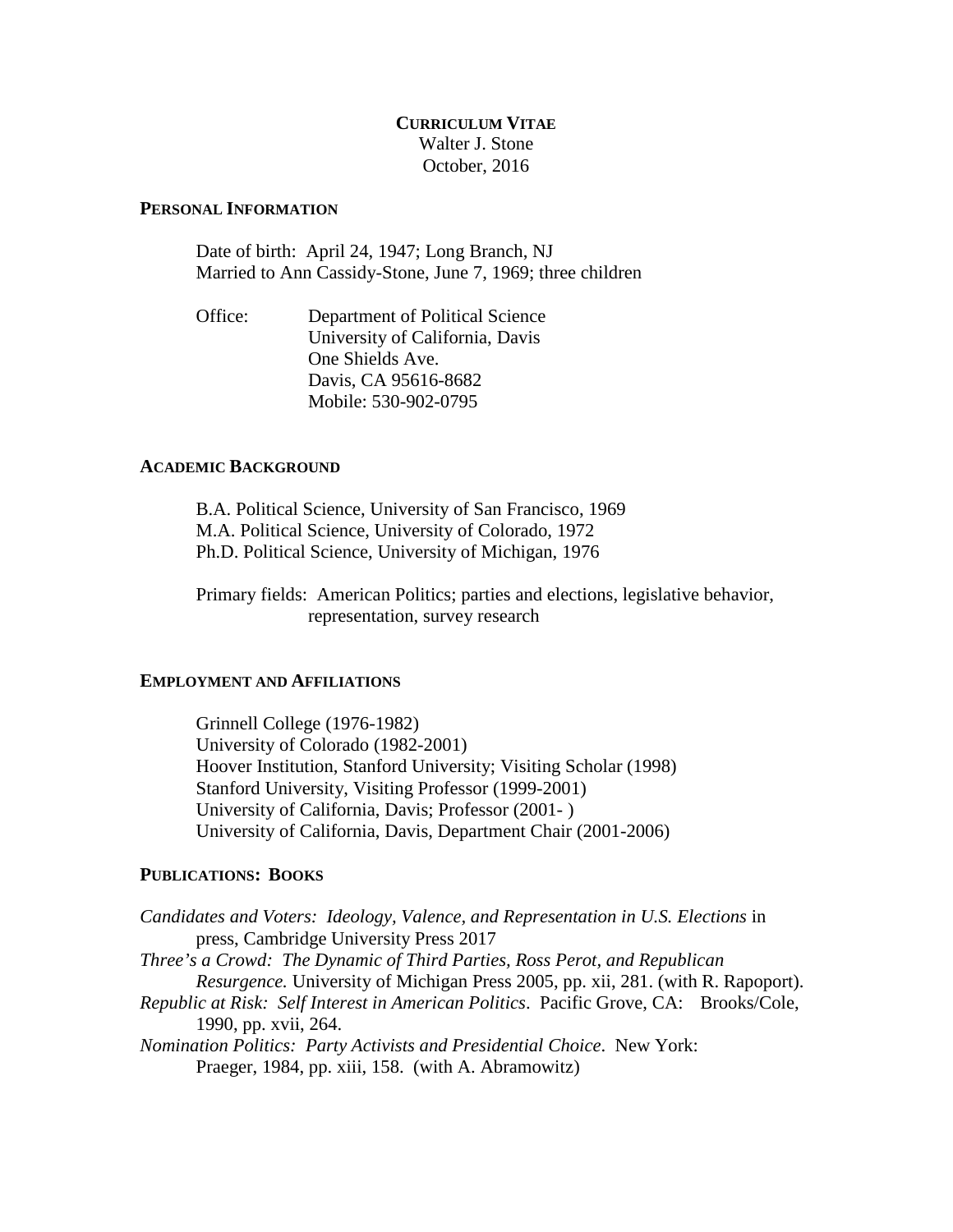## **PUBLICATIONS: JOURNAL ARTICLES**

- "Candidate Emergence Revisited: The Lingering Effects of Recruitment, Ambition, and Prospects among House Candidates" *Political Science Quarterly*, 2014, 129(3): 429-47 (with S. Maisel).
- "Reassessing Proximity Voting: Expertise, Party, and Choice in Congressional Elections" *Journal of Politics*, 2014, 76(3): 354-73 (with D. Joesten)
- "Extracting Wisdom from Experts and Small Crowds: Strategies for Improving Informant-Based Measures of Political Concepts" *Political Analysis*, 2014, 22(3): 354-73 (with C. Maestas and M. Buttice).
- "Candidates Matter: Policy and Quality Differences in Congressional Elections" *Journal of Politics*, 2012 74(3): 870-887 (With M. Buttice).
- "When Candidates Value Good Character: A Spatial Model with Applications to Congressional Elections" *Journal of Politics* January, 2011 73(1): 17-30 (With J. Adams, S. Merrill, E. Simas).
- "Candidate Valence and Ideological Positions in U.S. House Elections," *American Journal of Political Science* April, 2010; 54:2, pp. 371-88. (With E. Simas)
- "Incumbency Reconsidered: Prospects, Strategic Retirement, and Incumbent Quality in U.S. House Elections," *Journal of Politics* January, 2010; 72:1, pp. 178-90. (with S. Fulton, C. Maestas, S. Maisel).
- "The Sense of a Woman: Gender, Ambition, and the Decision to Run for Congress." *Political Research Quarterly*. June, 2006; 59:2; pp. 235-48. (with S. Fulton, C. Maestas, S. Maisel)
- "The Bush Effect: Polarization, Turnout, and Activism in the 2004 Presidential Election." *Presidential Studies Quarterly*. June 2006; 36:2; pp. 141-154. (with A. Abramowitz)
- "When to Risk It? Institutions, Ambitions, and the Decision to Run for the U.S. House." *American Political Science Review*. May, 2006; 100:2; pp. 195-208. (with C. Maestas, S. Fulton, S. Maisel)
- "National Party Efforts to Recruit State Legislators." *Legislative Studies Quarterly*. May 2005; 30:2; pp. 277-300. (with C. Maestas, S. Maisel)
- "Quality Counts: Extending the Strategic Politician Model of Incumbent Deterrence." *American Journal of Political Scie*nce. July 2004; 48:3; pp. 479-95. (with S. Maisel, C. Maestas)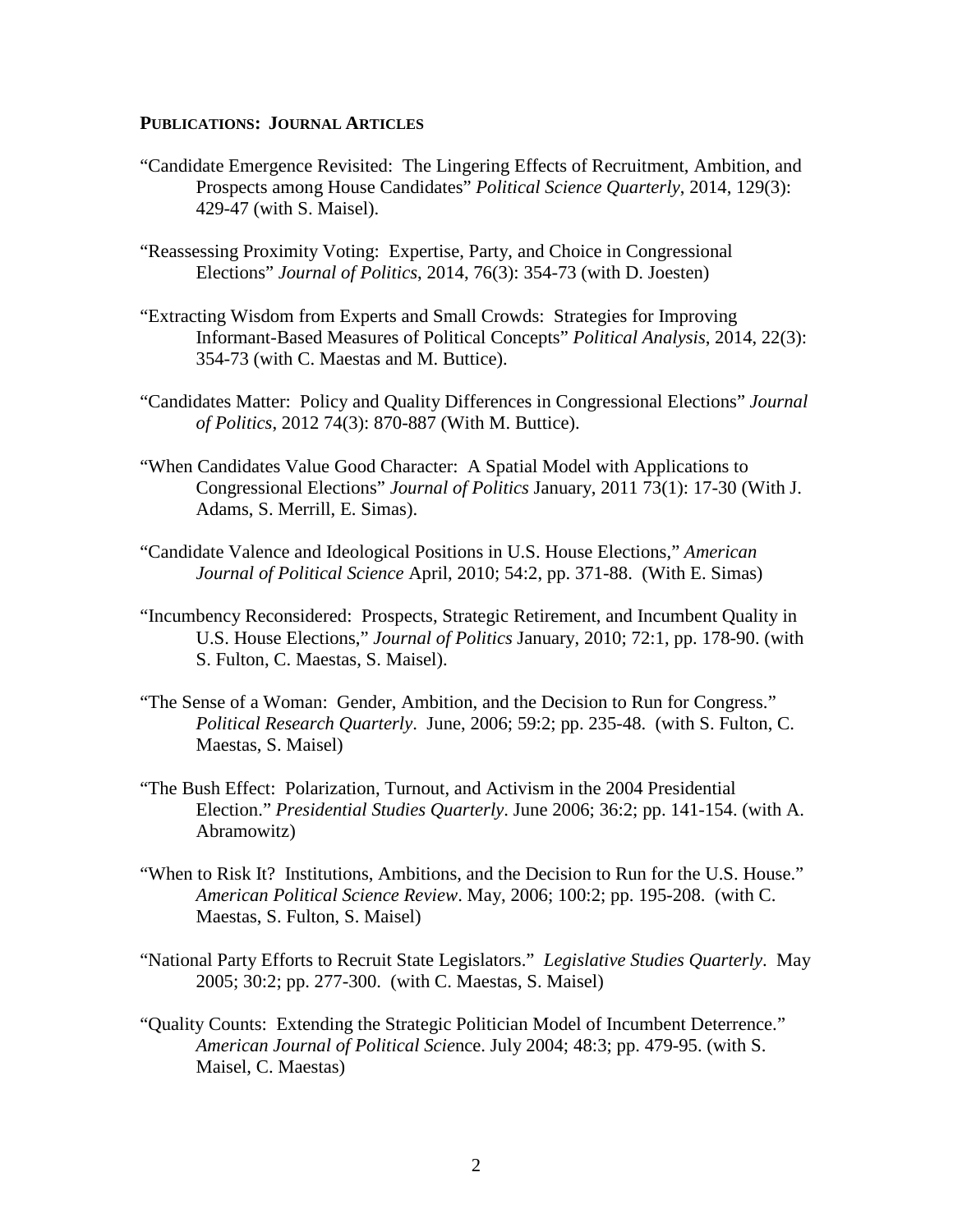- "Party Members in a Three-Party Election: Major-Party and Reform Activism in the 1996 Presidential Election." *Party Politics*. November 2004; 10:4; pp. 445-69. (with M. Schneider, R. Rapoport)
- "The Not-So-Simple Calculus of Winning: Potential U.S. House Candidates' Nomination and General Election Chances." *Journal of Politics*. November 2003; 65:4; pp. 951-77. (with S. Maisel)
- "It's Perot, Stupid! The Legacy of the 1992 Perot Movement in the Major-Party System, 1992-2000." *PS: Political Science and Politics*. March 2001; 34:1; pp. 49-58. (with R. Rapoport)
- "Candidate-Centered Sources of Party Change: the Case of Pat Robertson, 1988." *Journal of Politics*. June 1999; 61:2; pp. 423-44 (with G. Pastor, R. Rapoport)
- "Heeding the Call: An Assessment of Mobilization in Ross Perot's 1992 Presidential Campaign." *American Journal of Political Science*. January 1999; 43:1; pp. 1-28 (with J. McCann, R. Rapoport)
- "Determinants of Candidate Emergence in U.S. House Elections: An Exploratory Study." *Legislative Studies Quarterly*. February 1997; 22:1; pp. 79-96. (with S. Maisel)
- "Presidential Nomination Campaign Participation and Party Mobilization: An Assessment of Spillover Effects." *American Journal of Political Science*. August 1996; 40:3; pp. 756-67. (with J. McCann, R. Partin, R. Rapoport)
- "Candidate Chances, Ideological Moderation, and American Nomination Politics: A Simulation Approach." *European Journal of Political Research*. March 1996; 29:1, pp. 147-68. (with R. Rapoport, L. Atkeson)
- "A Simulation Model of Presidential Nomination Choice." *American Journal of Political Science*. February 1995; 39:1; pp. 136-61. (with R. Rapoport, L. Atkeson)
- "A Model for Disaggregating Political Change." *Political Behavior*. December 1994; 16:4; pp. 136-61. (with R. Rapoport)
- "Candidate Perception among Nomination Activists: A New Look at the Moderation Hypothesis." *Journal of Politics*. November 1994; 56:4; pp. 1034-52. (with R. Rapoport)
- "Candidate Support in Presidential Nomination Campaigns: The Case of Iowa in 1984." *Journal of Politics*. November 1992; 54:4; pp. 1074-97 (with A. Abramowitz and R. Rapoport).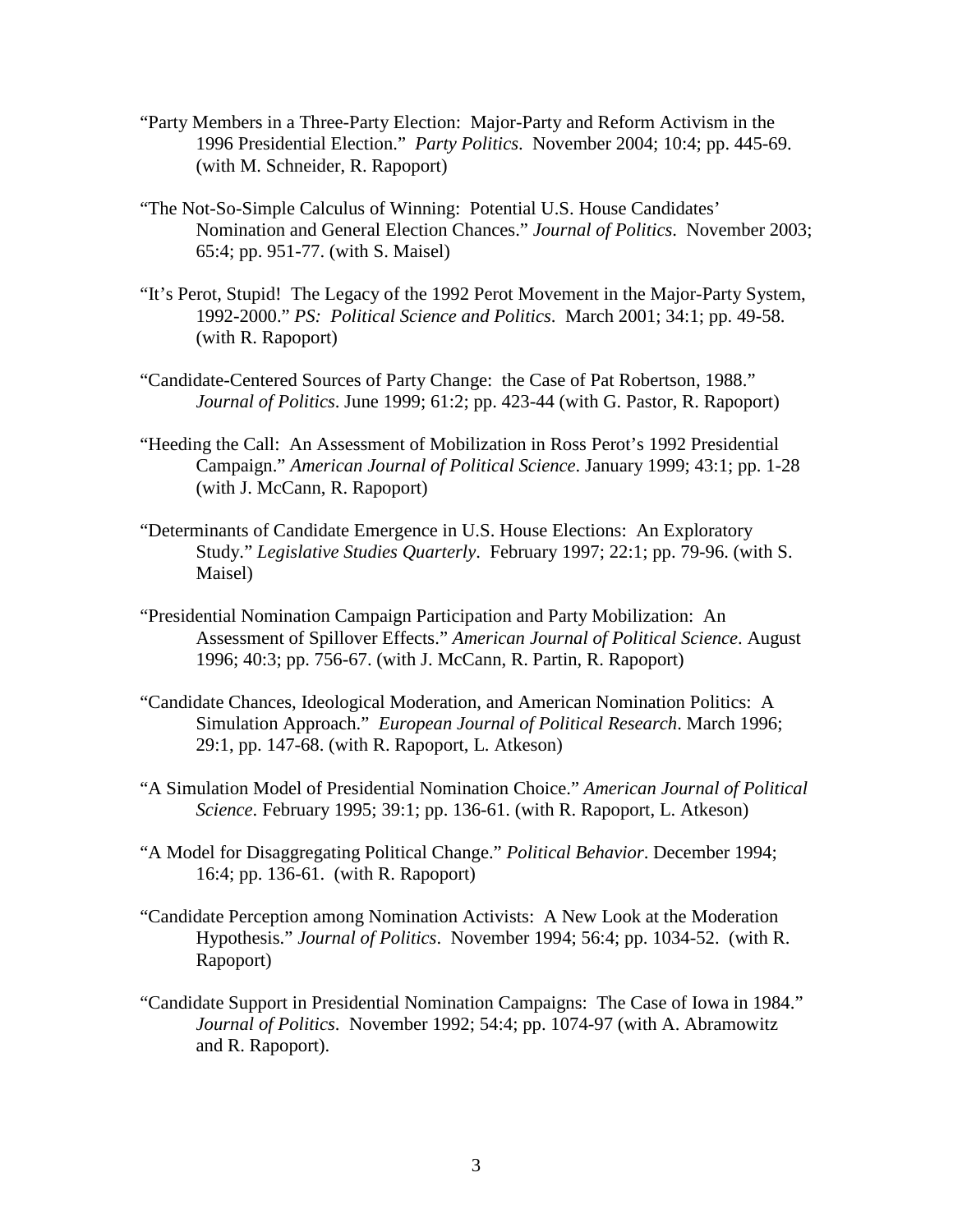- "Turning On or Turning Off? Mobilization and Demobilization Effects of Participation in Presidential Nomination Campaigns." *American Journal of Political Science*. August 1992; 36:3; pp. 665-91. (with R. Rapoport and L. Atkeson)
- "On Party Switching among Presidential Activists: What do We Know?" *American Journal of Political Science*. August 1991; 35:3; pp. 598-607.
- "Do Endorsements Matter? Group Influence in the 1984 Democratic Caucuses." *American Political Science Review*. March 1991; 85:1; pp. 193-203. (with A. Abramowitz and R. Rapoport)
- "Sex and the Caucus Participant: The Gender Gap in 1984 and 1988." *American Journal of Political Science*. August 1990; 34:3; pp. 725-740. (with A. Abramowitz and R. Rapoport)
- "The Structure of Constituency Representation: On Theory and Method." *Journal of Politics*. November 1986; 48:4; pp. 956-75. (with D. McCrone)
- "The Carryover Effect in Presidential Elections." *American Political Science Review*. March 1986; 80: 1; pp. 271-9.
- "Prenomination Candidate Choice and General election Behavior: Iowa Presidential Activists in 1980." *American Journal of Political Science*. May 1984; 28:2; pp. 372-89.
- "Winning May Not Be Everything, But It's More Than We Thought: Presidential Party Activists in 1980." *American Political Science Review*. December 1983; 77:4; pp. 945-56. (with A. Abramowitiz)
- "Party, Ideology, and the Lure of Victory: Iowa Activists in the 1980 Prenomination Campaign." *Western Political Quarterly*. December 1982; 35:4; pp. 527-38.
- "Electoral Change and Policy Representation in Congress: Domestic Welfare Issues from 1956-1972." *British Journal of Political Science*. January 1982; 12:1; pp. 95-115.
- "The Dynamics of Constituency Electoral Control in the House." *American Politics Quarterly*. October 1980; 8:4; pp. 399-424.
- "Measuring Constituency-Representative Linkages: Problems and Prospects." *Legislative Studies Quarterly*. November 1979; 4:4; pp. 623-39.
- "Hand Delivery of Self-Administered Questionnaires." *Public Opinion Quarterly*. Summer 1974; 38:2; pp. 284-287. (with R. Stover)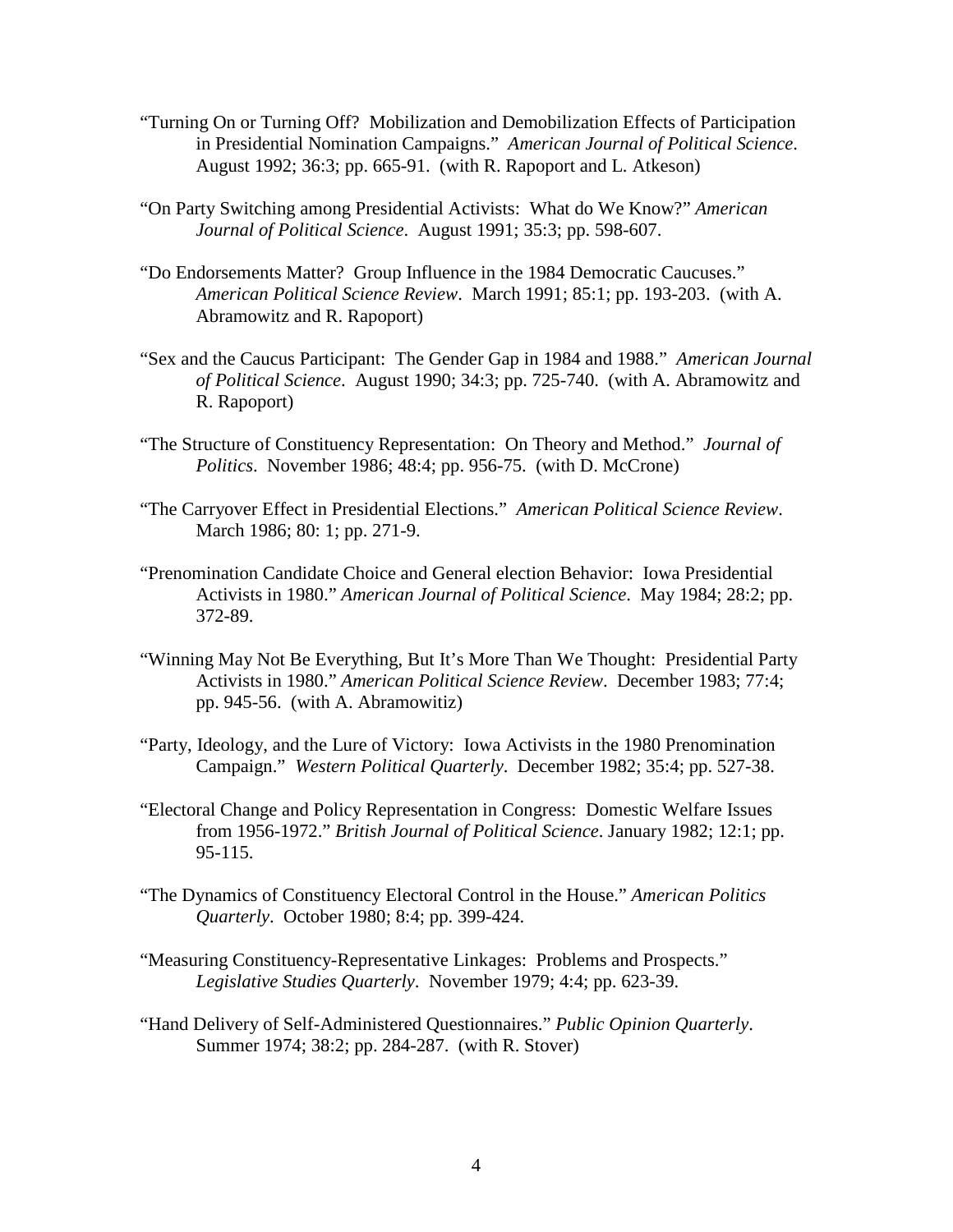### **PUBLICATIONS: BOOK CHAPTERS**

- "Boehner's Dilemma: A Tempest in a Tea Party?" in Mark Brewer and L. Sandy Maisel, eds., *The Parties Respond* Boulder, Westview Press 2012, pp. 213-36. (with S. Maisel, T. Lowman)
- "Party, Constituency, and Representation in Congress" in John Green and Daniel J. Coffey, eds., *State of the Parties* Rowman and Littlefield 2011, pp. 333-47. (With M. Pietryka)
- "Activists, Influence, and Representation in American Elections," in L. Sandy Maisel and Jeffrey M. Berry, eds., *The Oxford Handbook of American Political Parties and Interest Groups* Oxford University press, 2010, pp. 285-302.
- "Voters in Context: The Politics of Citizen Behavior" in Jan Leighley, ed., *The Oxford Handbook of American Elections and Political Behavior* Oxford University Press, 2010 555-76. (With M. Buttice)
- "Candidate Entry, Voter Response, and Partisan Tides in the 2002 and 2006 Congressional Elections." In Jeffery J. Mondak and Dona-Gene Mitchell, eds., *Fault Lines: Why the Republicans Lost Congress*. Routledge, 2008. (with N. Hadley, R. Peterson, C. Maestas, S. Maisel)
- "The Dynamic of Third Parties and the Perot Constituency: Twelve Years and Counting." John C. Green and Daniel J. Coffey, eds., *The State of the Parties*. Rowman and Littlefield, 2007, 5<sup>th</sup> ed., pp. 231-48. (with R. Rapoport)
- "The Impact of Redistricting on Candidate Emergence." Thomas E. Mann and Bruce E. Cain, eds., *Party Lines: Competition, Partisanship, and Congressional Redistricting*. Brookings Institution Press, 2005, pp. 31-50. (with S. Maisel, C. Maestas)
- "Ross Perot is Alive and Well and Living in the Republican Party: Major-PartyCooptation of the Perot Movement and the Reform Party." John C. Green and Rick Farmer, eds. *The State of the Parties*. Rowman and Littlefield, 2003,  $4<sup>th</sup>$  ed. (with R. Rapoport)
- "The Party Role in Congressional Competition." L. Sandy Maisel, ed. *The Parties Respond: Change in American Parties and Campaigns*. Westview Press, 2002, pp. 121-38 (with S. Maisel, C. Maestas)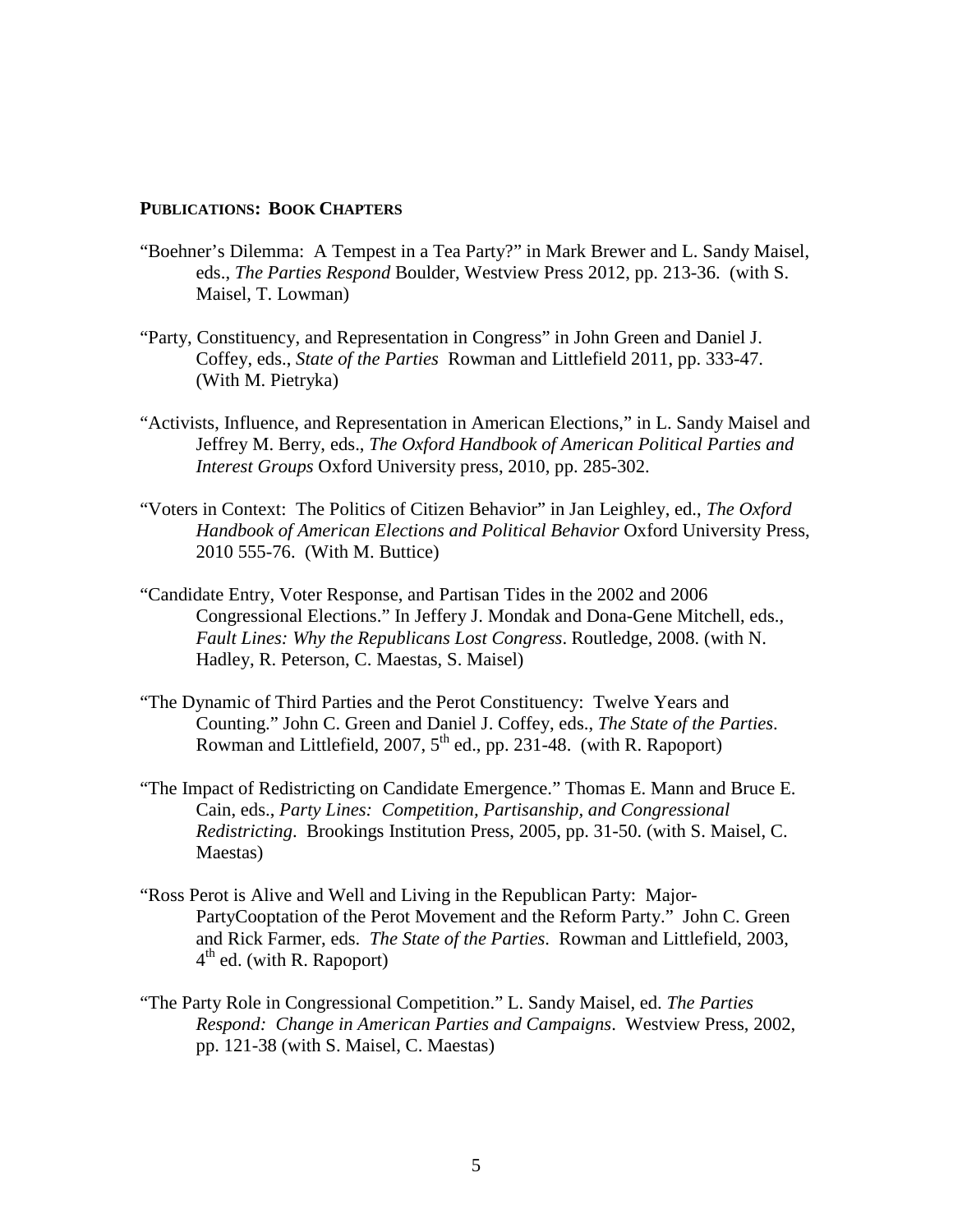- "Quality Challengers to Congressional Incumbents: Can Better Candidates Be Found?" Paul Herrnson, ed., *Playing Hardball: Campaigning for the U.S. Congress*. Prentice Hall, 2001. pp. 12-40. (with S. Maisel and C. Maestas)
- "Primary Elections as a Deterrent to Candidacy for the U.S. House of Representatives." Peter Galderisi, Marni Ezra, Michael Lyons ed., *Congressional Primaries and the Politics of Representation*. Rowman and Littlefield, 2001. pp. 29-47. (with S. Maisel)
- "The Activist Base of the Reform Party in 1996: Problems and Prospects." John C. Green and Daniel M. Shea eds. *The State of the Parties*. Rowman and Littlefield, Publishers,  $3<sup>rd</sup>$  ed., 1999, pp. 190-211. (with R. Rapoport, P. Jaramillo, L. Weber)
- "A Candidate-Centered Perspective on Party Responsiveness: Nomination Activists and the Process of Party Change." Sandy Maisel, ed. *The Parties Respond*. Westview Press, 3rd ed., 1998, pp. 83-105 (with R. Rapoport)
- "Perot Activists in 1992 and 1994: Sources of Activism." John C. Green and Daniel M. Shea eds. *The State of the Parties*. Rowman and Littlefield,  $2^{nd}$  ed. 1996, pp. 217-238 (with R. Partin, L. Weber, R. Rapoport)
- "Citizens for Perot: Activists and Voters in the 1992 Presidential Campaign." Stephen C. Craig, ed. *Broken Contract? Changing Relationships between Citizens and their Government in the United States*. Westview Press, 1996, pp. 147-64. (with L. Atkeson, J. McCann, R. Rapoport)
- "Congressional Elections and Representation." Donald C. Bacon, Roger H. Davidson, Morton Keller, eds. *The Encyclopedia of the United States Congress*. Simon and Schuster, 1995, pp. 720-728. (with S. Kelly)
- "Sources of Activism in the 1992 Perot Campaign." John C. Green and Daniel M. Shea eds. *The State of the Parties.* Rowman and Littlefield, 1994, pp. 147-62. (with R. Partin, L. Weber, R. Rapoport)
- "Party Polarization: The Reagan Revolution and Beyond" Sandy Maisel ed. *The Parties Respond*. Westview Press, 1994,2<sup>nd</sup> ed., pp. 69-99. (with R. Rapoport, A. Abramowitz)
- "Asymmetries in the electoral Bases of Representation, Nomination Politics and Partisan Change." Lawrence Dodd, Calvin Jillson eds. *New Perspectives on American Politics*. Congressional Quarterly Press, 1992, pp. 98-117.
- "Stability and Change in Colorado Politics." Maureen Moakley ed., *Realignment in the American States*. Ohio State University Press, 1992, pp. 56-73 (with J. McIver)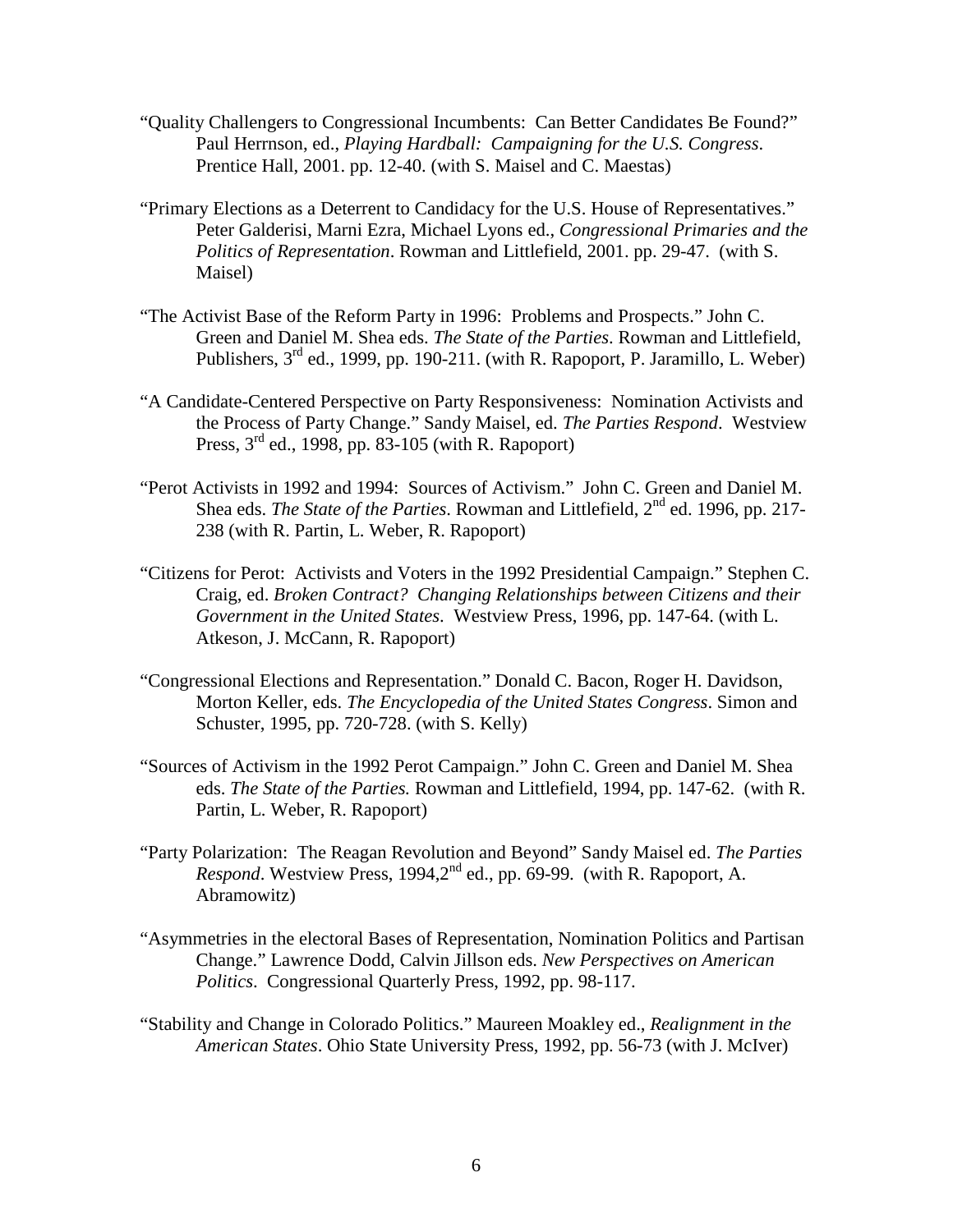- "Delegates to State Nominating Conventions: How Representative Are They?" Sandy Maisel ed. *Encyclopedia of American Political Parties and Elections*. Garland Press, 1991, pp. 239-48. (with J. McCann)
- "Up Close and Personal: The Iowa Caucuses and Presidential Politics in 1988." Emmett H. Buell, Jr., Lee Sigelman eds. *The 1988 Presidential Nominations*. University of Tennessee Press, 1991, pp. 42-71. (with A. Abramowitz, R. Rapoport)
- "The Parties and Electoral Democracy: solving the Problem of Participation." John Shea ed. *Arguments on American Politics*. Brooks-Cole, 1990, p. 120-133.
- "The Reagan Revolution and Partisan Polarization in the 1980s" Sandy Maisel ed. *The Parties Respond*. Westview Press, 1990, pp. 67-93. (with R. Rapoport, A. Abramowitz)
- "The Naming of Candidates: Recruitment or Emergence." Sandy Maisel, ed., *The Parties Respond*. Westview Press 1990, pp. 137-159. (with S. Maisel, L. Fowler, R. Jones)
- "How Representative Are the Iowa Caucuses?" Peverill Squire ed., *The Iowa Caucuses and the Presidential Nominating Process*. Westview Press, 1989, pp. 19-49. (with A. Abramowitz, R. Rapoport)
- "Regional Variation in Partisan Change: Realignment in the Mountain West." Peter F. Galderisi, ed. *The Politics of Realignment*. Westview Press, 1987, pp. 55-77.

### **SELECTED OTHER PUBLICATIONS**

- "Rationalizing the California Recall." *PS—Political Science and Politics*. March, 2004; 37:1, pp. 19-21 (with M. Datta)
- "The Politics of Government-Funded Research: Notes from the Experience of the Candidate Emergence Study." *PS—Political Science and Politics*. December, 1998, 31:4, pp. 811-17 (with S. Maisel)
- "Reflection, Reflection: A comment and Modest Proposal." *PS—Political Science and Politics*. 1995, 28:3, pp. 459-60.
- "You CAN Get Good Help These Days: Working with Teaching Assistants in Large Lecture Classes." M. Shea, ed. *On Teaching*. University of Colorado, 1990, pp. 43-55.

#### **SELECTED GRANTS AND AWARDS**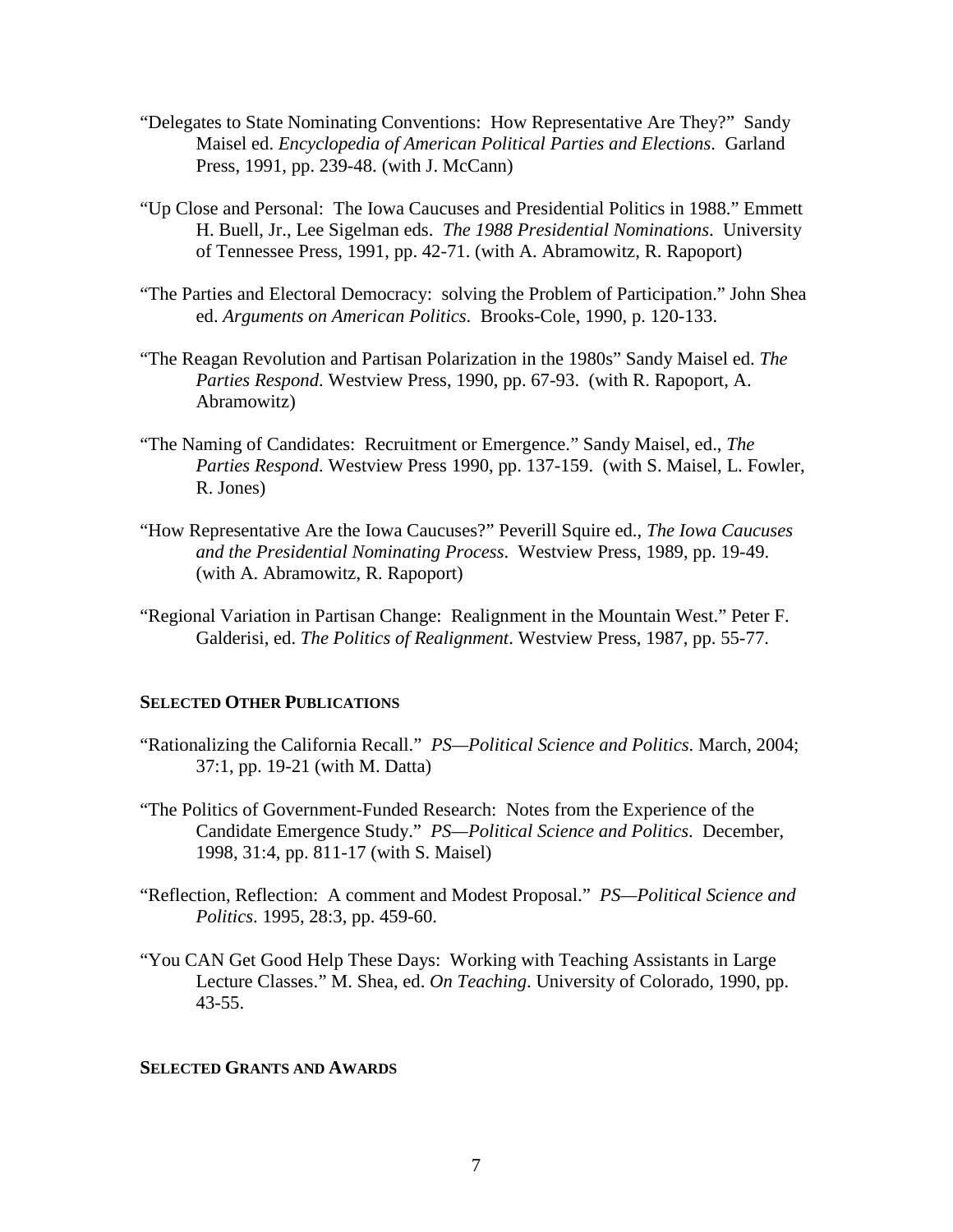- "Political Context and Citizen Response in the 2010 Elections" April 1, 2009-March 31, 2014. National Science Foundation. (SES-0852387; \$255,869).
- "Prospects, Money, Candidate Entry, and Vote Share in U.S. House Elections: What's Causing What?" (with S. Fulton, S. Maisel, C. Maestas) Pi Sigma Alpha Award for best paper presented at annual meeting, Western Political Science Association, 2005.
- "Competition, Citizen Involvement and Voter Choice in House Elections" April 1, 2001- August 31, 2005. Carnegie Corporation (project total: \$250,000). (with S. Maisel and C. Maestas)
- "Collaborative Research on the Perot Movement and Party Change." March 1, 2000-June 30, 2005 National Science Foundation (SES 9987446; Project Total: \$152,000) (with R. Rapoport)
- "Who Runs for Congress and Who Doesn't Run? Candidate Emergence Study." October 1, 1999-September 30, 2001 Smith Richardson Foundation (project total: \$138,580) (with S. Maisel)
- "Candidate Emergence in U.S. House Elections" February 1, 1996, National Science Foundation (project total: \$175,000)(with S. Maisel)
- "From Movement to Party? The Reform Party in 1996." October 1, 1996-June 30, 1999 National Science Foundation (SBR 9410869; project total: \$25,000) (with R. Rapoport)
- "The 1992 Perot Movement and Party Change." July 1, 1994-June30, 1998. National Science Foundation (SBR-9420869; project total: \$154,439) (with R. Rapoport)
- "The Active Minority: Continuation of Collaborative Research on the Presidential Nomination Process" July 1, 1992- December 31, 1994, National Science Foundation (SES-9211432; project total: \$95,000) (with R. Rapoport)
- "A Party System Under Siege: The Perot Movement in 1992" National Science Foundation (SGER supplemental funding to "Active Minority" study; project total: \$50,000) (with R. Rapoport)
- "The Active Minority: Collaborative Research on Presidential Selection and the Political Parties" October, 1987- July, 1990 National Science Foundation (SES-87110371; project total: \$159,727) (with A. Abramowitz, R. Rapoport)
- "Presidential Activists in 1984: Precinct Caucus Attenders before and after the Convention" December 1983-November 1986. National Science Foundation (SES-8308871; project total: \$110,000) (with A. Abramowitz; J. McGlennon, R. Rapoport)